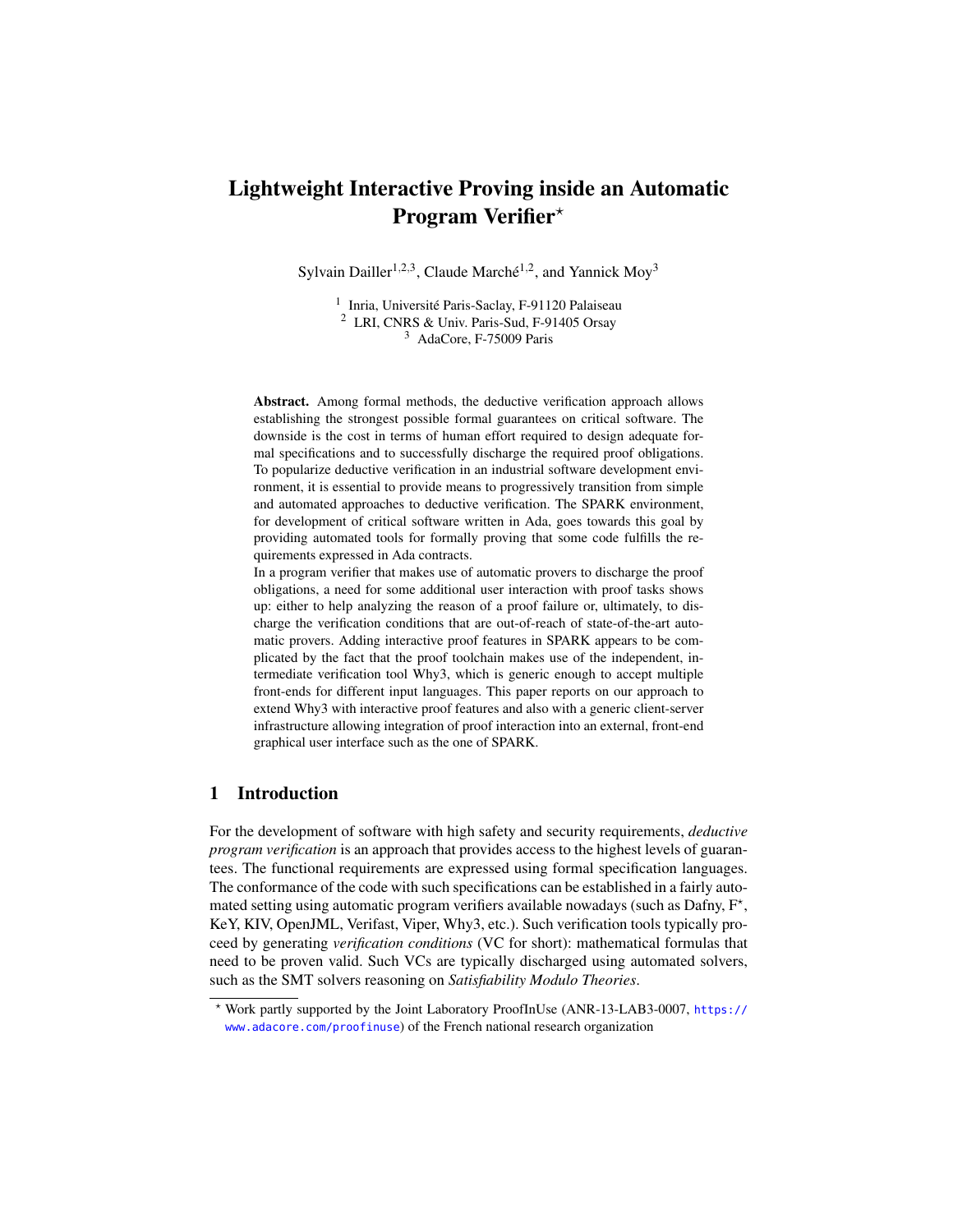A major issue preventing the diffusion of deductive verification in industrial applications is the cost in terms of human effort required to design adequate formal specifications and to successfully discharge the VCs. To leverage this issue, it is important, when no SMT solver is able to solve a given VC, to provide the user with means to investigate the proof failure: is it because the code needs to be fixed, is it because the program is not sufficiently annotated (e.g. a missing loop invariant), or is it because the VC is too complex to be discharged by automatic provers (e.g. an induction is needed). Among the possible means is the generation of counterexamples [\[9\]](#page-15-0). Such a feature appears to be useful in particular to fix trivial mistakes, but for complex cases, its limitations quickly show up: because of the intrinsic incompleteness of back-end solvers, or more pragmatically because solvers proof search is typically interrupted after a given time limit is reached, the counterexamples may be spurious or absent [\[9\]](#page-15-0). Moreover, there is no easy mean to distinguish a true bug from insufficiently detailed specifications (although there is on-going research in that direction [\[15\]](#page-15-1)).

This paper presents an approach that we designed in the context of the SPARK verifier for industrial development of safety-critical Ada code [\[7,](#page-15-2)[12\]](#page-15-3). The goal is to provide simplified interactions between the user and the failing VC, so as to investigate a proof task without the need to rely on an external interactive prover. A specificity of SPARK is that the underlying toolchain from the given input Ada program to the VCs makes use of the external intermediate language Why3 [\[6\]](#page-15-4) that itself provides access to many different automated provers (mainly Alt-Ergo, CVC4 and Z3) but also general purpose interactive theorem provers (Coq, Isabelle/HOL, PVS). Indeed, an extreme mean to investigate a proof failure is to launch an interactive theorem prover on the failing VC and to start writing a manual proof. Such a process shows up useful, mainly because writing the detailed steps, in which the user believes the proof should work, typically helps to discover missing elements in the specifications, and in such cases fixing the annotations could finally help the SMT solvers to automatically discharge the VC. Also, an ultimate situation is to finish the proof completely using the underlying interactive prover [\[3\]](#page-15-5). The main drawback in this process is that users should be able to use the general-purpose back-end interactive prover, forcing them to learn a completely different environment, using its own syntax for formulas, and its specific proof tactics to discharge proof tasks. Another drawback is that once the user has switched to an external proof assistant to proceed with a proof, then there is no easy mean to get back to the common environment offered by Why3 to call other automatic provers on the sub-goals generated by interactive proof tactics.

#### 1.1 Related Work

The need for user interaction in the context of industrial use of deductive verification is not new, this issue was identified and taken into account early in the design of industrial tools. The KIV environment, used in large realistic case studies in academia and industry for more than 20 years, considered very early the importance of combining automated and interactive proving [\[2\]](#page-15-6). Other early tools that provide some form of interactive proving are the industrial tools, largely used in railway industry, Atelier B [\[1\]](#page-15-7) and Rodin [\[13\]](#page-15-8). The KeY environment, somehow a successor of KIV, is designed to build proofs interactively, with the possibility to call efficient automated provers for solving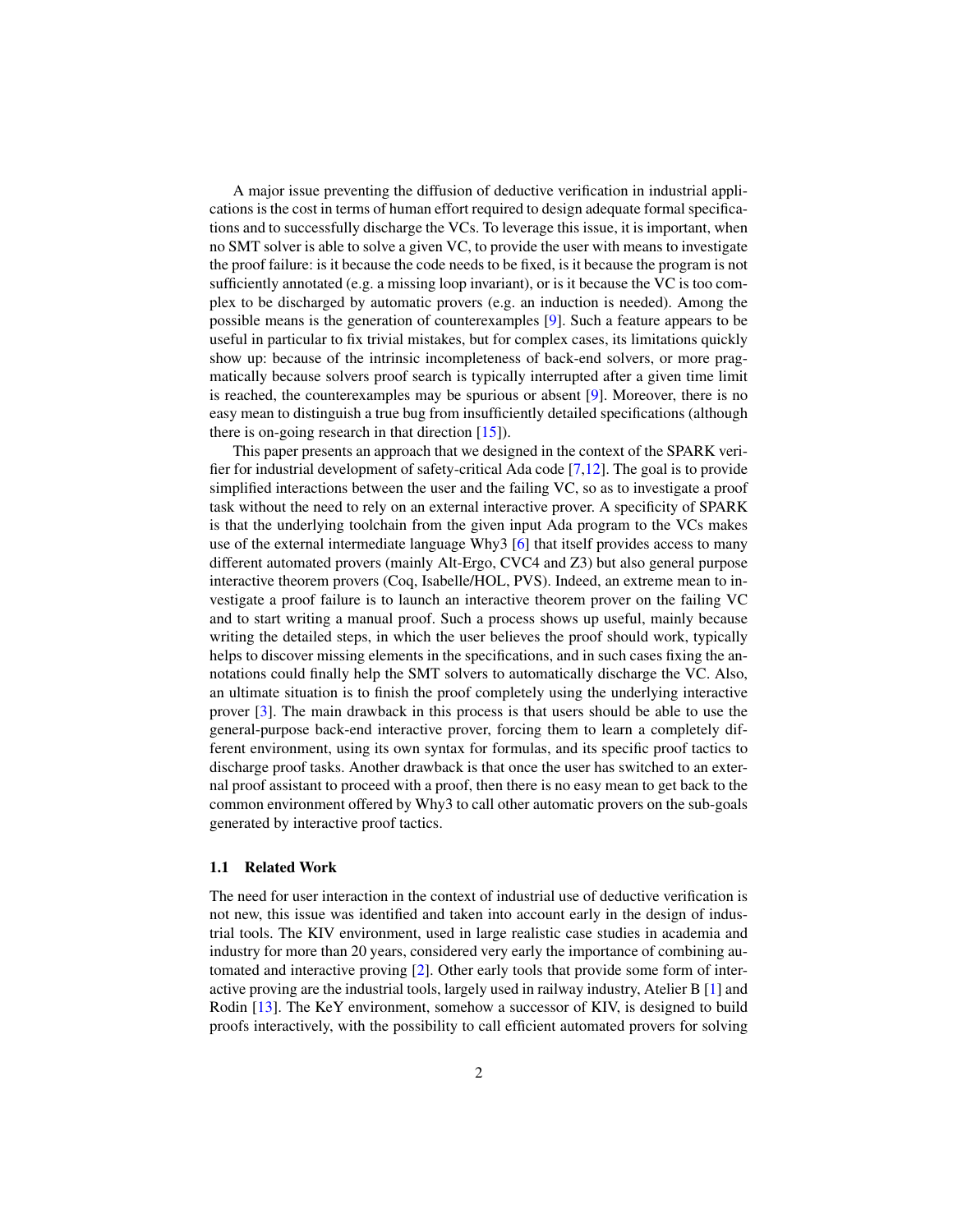some leaves of the proof  $[10,11]$  $[10,11]$ . In the context of general purpose proof assistants, the need for adding automation to their general interactive theorem proving process is evident, for example in the environments ACL2, HOL Light, and more recently in Isabelle/HOL where the so-called Sledgehammer subtool is able to finish proofs using external SMT solvers [\[4\]](#page-15-11).

#### <span id="page-2-0"></span>1.2 Common Issues in Automated Program Verification

Interestingly, our analysis of the common situations where fully automatic provers fail, and switching to proof interaction is needed, is very similar to the analysis made in previous work mentioned above. Here are the main identified cases:

- quantifier instantiation: a proof should be done by an adequate instantiation of a universally quantified hypothesis, that the automatic provers cannot discover. Providing the instantiation by hand helps. Similarly, for proving an existential goal, automated provers typically cannot guess the witness. This witness should be given by hand.
- reasoning by cases: an explicit case reasoning can help the automatic provers.
- controlling the context and the strategy of proof search: a prover would sometimes use most of its available time to try to solve the problem using a direction of thinking while a simple solution exists. Reducing the context manually can help.
- inductive reasoning: some properties require reasoning by induction over an integer, an algebraic datatype, or on an inductively defined predicate ; such reasoning steps are out-of-reach of common automated solvers, whereas applying an induction rule by hand usually results in sub-goals that can be automatically discharged.
- non-linear integer arithmetic: it is typically hard for automatic provers, but a few manual proof steps can make such a proof feasible. Similarly, floating-point arithmetic is also very hard for automatic provers.

#### 1.3 Contributions and Overview of the Paper

Our goals are shared with the above-mentioned related work. However, in the context of SPARK, there is an additional issue that does not show up in previous work. Indeed, in the previous work mentioned above, the language of formulas and proof tasks (e.g. proof sequents) is directly the language in which the user writes her input problem: for example in the context of the B method, the logic language is B set theory in which the code of the B machines is written; in KeY, the underlying Dynamic Logic incorporates pieces of Java code to verify. In the context of SPARK, we have the additional issue that a proof task generated by the Why3 VC generator is written in a language that is very different from the Ada input language.

Our approach proceeds in the following steps. In Section [2,](#page-3-0) we present what we added to the Why3 intermediate tool to provide interactive proving features. Section [3](#page-9-0) presents the use of interactive proof from SPARK, inside GNAT Programming Studio, the Ada interface development environment. Section [4](#page-14-0) concludes and discusses remaining future work.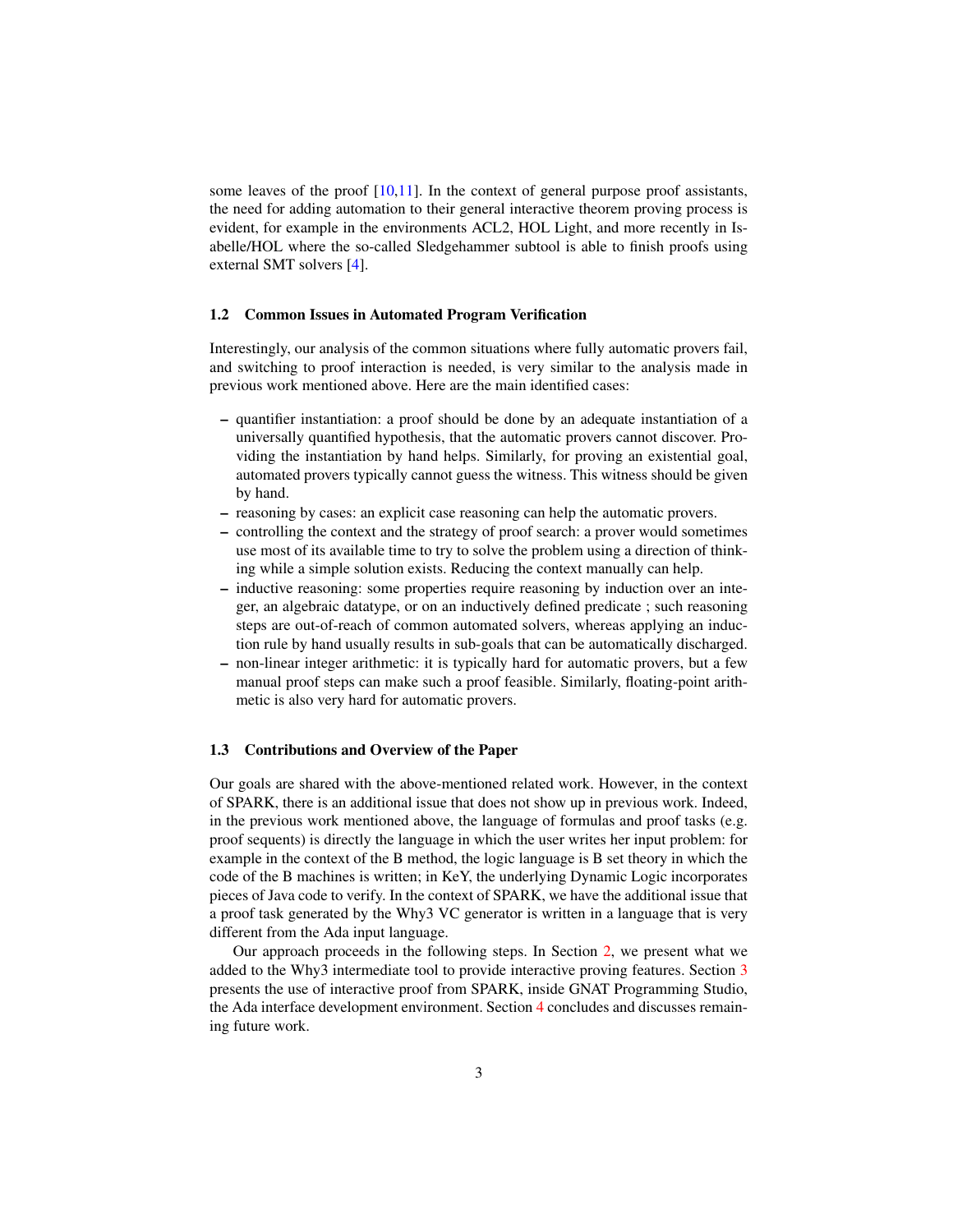

<span id="page-3-1"></span>Fig. 1. Why3 general architecture

## <span id="page-3-0"></span>2 Adding Interactive Proving in Why3

Figure [1](#page-3-1) presents a general overview of Why3's core architecture. The input files contain code with formal specifications, written in the dedicated language WhyML [\[8\]](#page-15-12), which essentially consists in a set of functions or procedures annotated with contracts (pre- and post-conditions, loop invariants, etc.). The VC generator produces, from such a file, a set of *proof tasks*. A proof task, that we can denote as  $\Gamma \vdash G$ , consists in a set  $\Gamma$  of logical declarations of types, function symbols, predicates, and hypotheses, and finally the logical formula *G* representing the goal to prove. The soundness property of the VC generator expresses that if all generated proof tasks are valid logical statements, then the input program is safe: no runtime error can arise and formal contracts are satisfied.

Consider the following toy example of a function written in WhyML.

```
let f (a:array int) (x:int) : int
  requires { a.length \geq 1000 }
  requires { 0 \le x \le 10 }
  requires { forall i. 0 \leq 4 \times i + 1 < a. length \rightarrow a[4 \times i + 1] \geq 0 }
  ensures { a[result] \ge 0 }
= let y = 2 \times x + 1 in y \times y
```
The function f takes as parameters an array a and an integer x. The first two preconditions express two simple requirements on the size of array a and an interval of possible values for x. The third pre-condition is a bit more complex, it expresses that for indexes that are a multiple of 4 plus 1, the values stored in a is non-negative. The function f returns an integer, denoted as the keyword result in the post-condition, with a post-condition expressing that the value at the index returned is also non-negative. The code simply returns the square of  $2x + 1$ . For such a code, Why3 generates as the VC the formula

```
forall a:array int, x:int.
 length a \geq 1000 \wedge (0 \leq x \wedge x \leq 10) \wedge(forall i:int.
   0 ≤ ((4 * i) + 1) ∧ ((4 * i) + 1) < length a \rightarrow a[(4 * i) + 1] ≥ 0) \rightarrow
```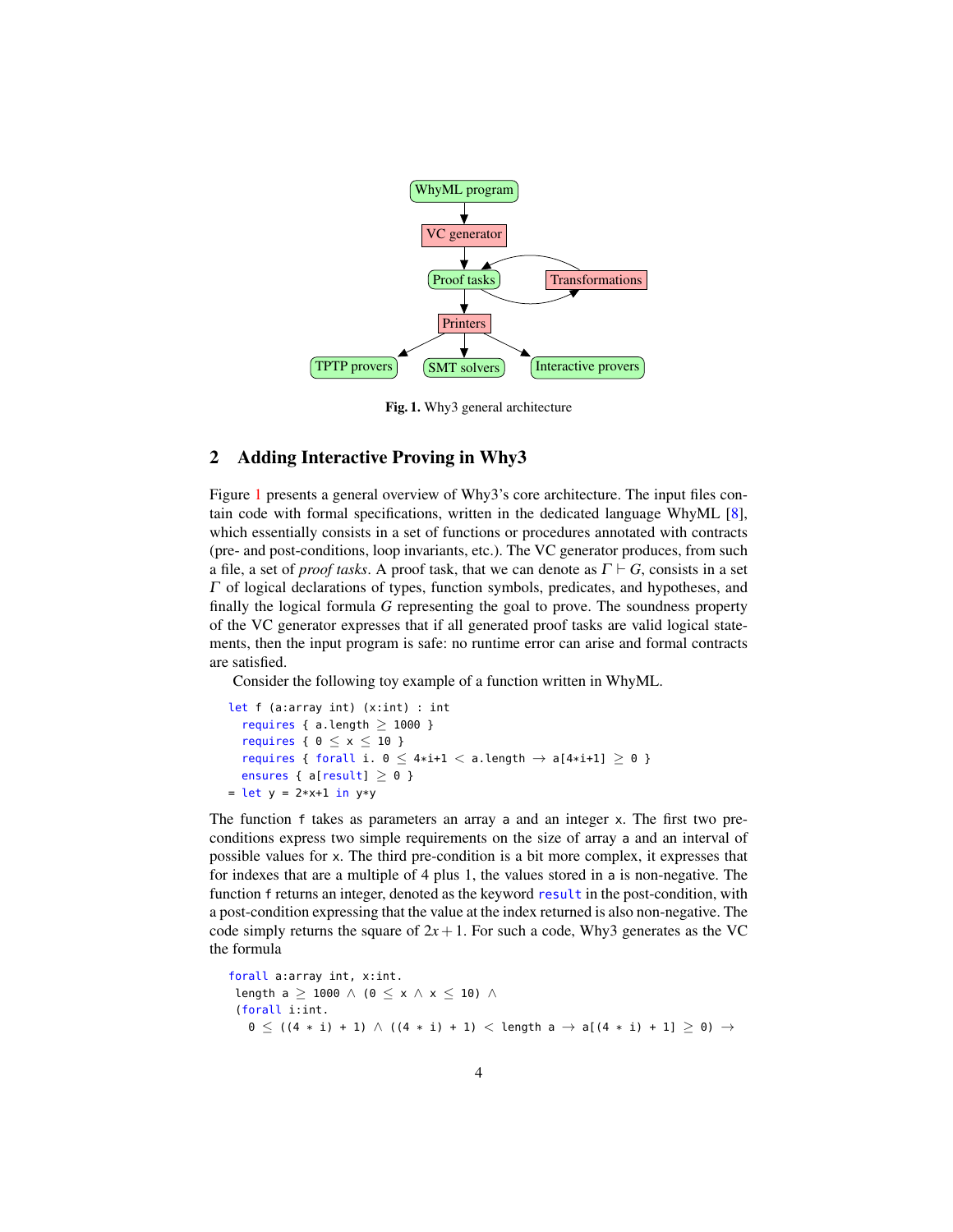

<span id="page-4-0"></span>Fig. 2. Failed proof attempts shown in Why3IDE

(let  $y = (2 * x) + 1$  in a[y \* y]  $\ge 0$ )

As one may guess such a formula can quickly become unreadable when code size grows, and is hardly suitable for human inspection.

#### 2.1 Proof Tasks and Transformations

The core of Why3 comes as a software library, written in the OCaml language and with a documented API, that proposes in particular data-types for terms, formulas and proof tasks, and a large collection of operations to operate on them. A central notion is the notion of *transformation*: an OCaml function that takes a proof task as input and returns a set of proof tasks. All implemented transformations are expected to be sound, in the sense that if all the resulting proof tasks are valid, then the original task is valid too. A simple example of such a transformation is *splitting*, which basically transforms a task of the form  $\Gamma \vdash G_1 \land G_2 \land \cdots \land G_k$  into the set of tasks  $\Gamma \vdash G_i$  for  $1 \leq i \leq k$ . The VC generator is designed so as to produce a single proof task for each procedure or function of the input code, as in the example above. To ease the visibility and understanding of the resulting formula, a generalized splitting transformation is typically applied, so as to decompose such a VC into a set of simpler VCs for specific properties to check, *e.g.* checking if an array index is in bounds, checking the preservation of a loop invariant, checking the pre-condition of a sub-procedure called, etc.

Figure [2](#page-4-0) presents a screenshot of Why3's graphical interface (Why3IDE) when given our toy program as input. The left part of that window is the *proof task tree*. The current selected line is for the proof task after applying the transformation named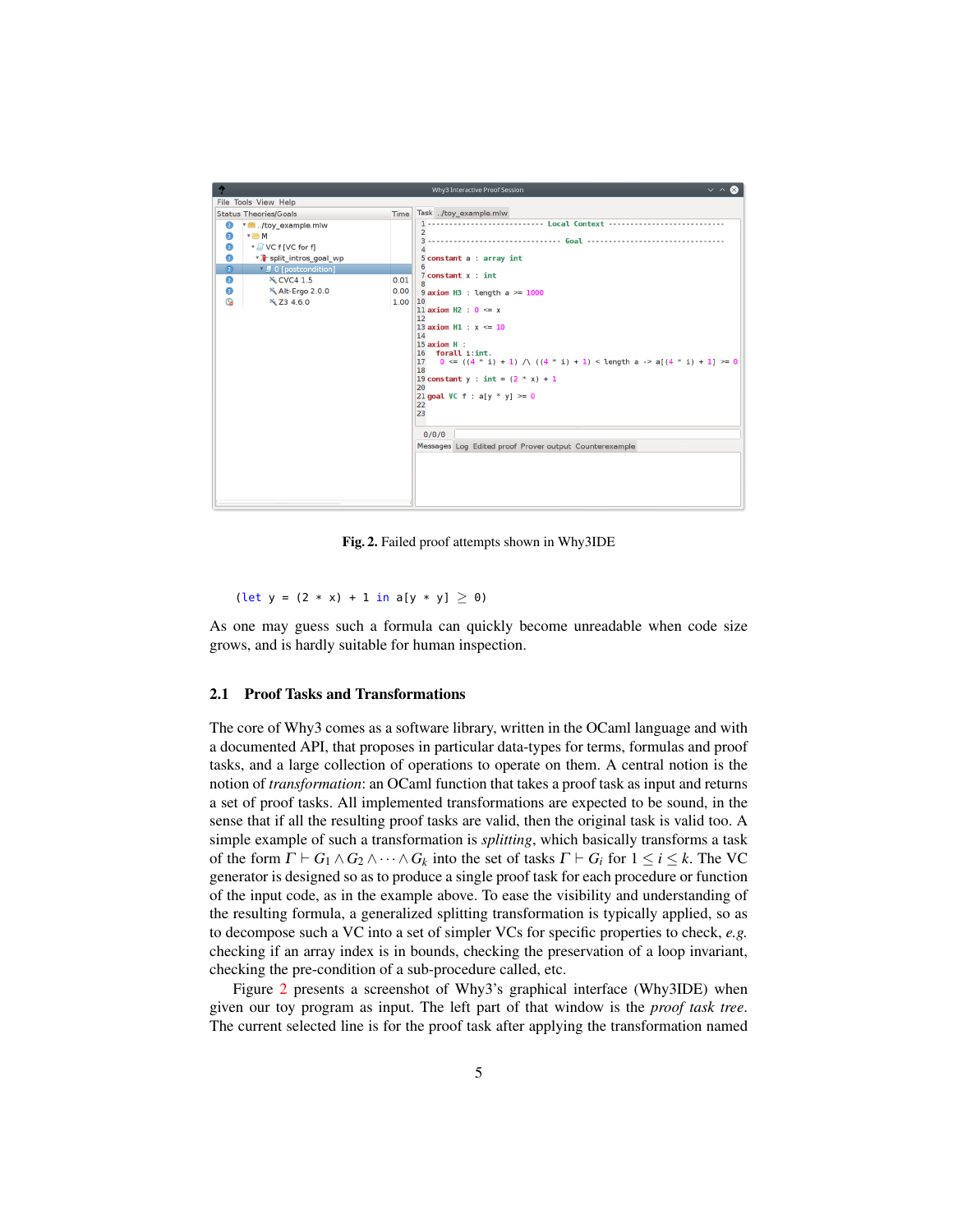split\_intros\_goal\_wp which implements the generalized splitting transformation mentioned above.

Indeed the role of transformations is two-fold. The first role is to somehow simplify the given task (such as the splitting above). In such a case a transformation is applied on user's request inside the graphical interface. The second role is to preprocess a task before sending it to an external prover: typically an external prover does not support all features of Why3's logic, such as polymorphic types, algebraic data types and the corresponding pattern-matching, recursive or inductive definition of predicates, etc. Hence, when the user wants to invoke an external prover on a given task, Why3 transparently applies some transformations to make the proof task fit into the logic of the target prover, before using an appropriate *printer* suitable for the back-end prover input syntax (e.g. SMT-LIB). On Figure [2](#page-4-0) it can be seen that the provers Alt-Ergo, CVC4 and Z3 were invoked but none of them were able to discharge the expected post-condition. It is likely that the combination of non-linear arithmetic and the need for finding an appropriate instantiation for the hypothesis H is the reason why they fail. Mixing quantifiers and arithmetic makes very difficult goals to prove for all categories of automatic provers: SMT solvers quantifier handling is based on triggers, that do not interact well with arithmetic, while TPTP provers have a more powerful handling of quantifiers but do not support arithmetic. This corresponds to the limitation of automatic provers that we called *quantifier instantiation* in Section [1.2.](#page-2-0)

On top of the core architecture of Figure [1,](#page-3-1) Why3 features two major components: the *proof session* manager and the graphical interface. Adding support for interactive proving in this global architecture requires extensions that we detail in the subsections below: extensions of the GUI, extension of the transformation setting of the core architecture, and extensions in the proof session manager. A feature, that has important consequences on our approach presented below for adding interactive proving in Why3, is the genericity of transformations handling. The Why3 library is designed so that an additional user-written transformation can be dynamically loaded at run-time, using a mechanism of registration with a name.

## 2.2 Extending User Interface

As shown in Figure [2,](#page-4-0) the graphical interface is naturally where proofs tasks are displayed and where the user can decide which transformations to apply and which prover to call. Below the top-right part of the window, where the current proof task is displayed, and above the bottom-right part where different kinds of messages are displayed, we added a kind of command-line input field where the user can input arbitrary character text to form a command. If we consider our toy example, one possibility to progress towards proving the goal is to replace  $y \ast y$  by the term  $4*(x \ast x \ast x) + 1$ . To achieve that, the user can directly input the text

```
replace y*y 4*(x*x+x)+1
```
in the input field and hit the return key. An alternative possible transformation would be to instantiate the hypothesis H with x\*x+x, which can be done with the input

instantiate H x\*x+x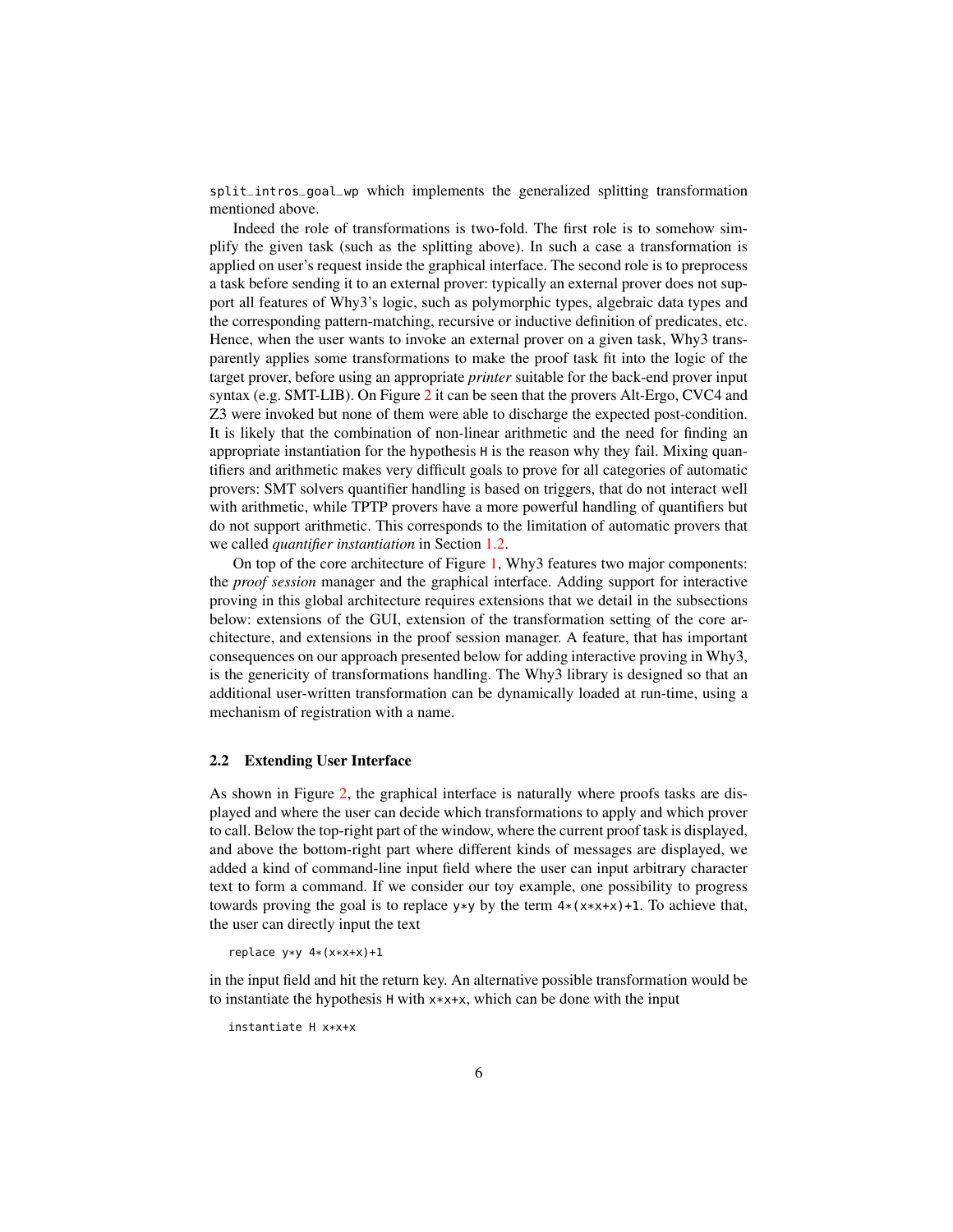

<span id="page-6-0"></span>Fig. 3. Completed proof using two possible transformations with arguments

Figure [3](#page-6-0) displays the GUI after trying both transformations. As seen on left, the transformation replace  $y*y 4*(x*x+x)+1$  generated two subgoals: first proving the formula after the replacement, second proving that  $y*y=4*(x*x+x)+1$ . Both subgoals are proved by Alt-Ergo. Similarly, the transformation "instantiate H x\*x+x" generates one subgoal where an additional hypothesis is present (the instance of H for the given particular value for i) and is also proved by Alt-Ergo. As can be seen, applying any of these two transformations is enough to finish the proof automatically.

Even if this mechanism using a textual interface may seem old-fashioned, it permits a lot of genericity. We'll see below how it simplifies the communication with a front-end such as SPARK. It also permits a lot of extra features that show themselves important in practice, such as searching in the proof context.

#### <span id="page-6-1"></span>2.3 Adding Parameters to Proof Transformations

A central design choice towards the introduction of interactive proofs is to reuse the existing infrastructure of transformations. Basically, since that infrastructure already allows the user to select among a given set of transformations to apply on a given proof task, we just have to extend this set, after extending the concept of transformations so that they can take parameters, like the two transformations used above: replace is a transformation that takes two terms as input. instantiate takes an hypothesis name and a term. We faced two main issues for this extension. First, the transformations can take various objects as parameters: a term, a formula, a name, a string, etc. It means that at the level of the API, we need some typing mechanism in order to declare what are the right types of objects to pass as parameters. Second, at the level of the interface, the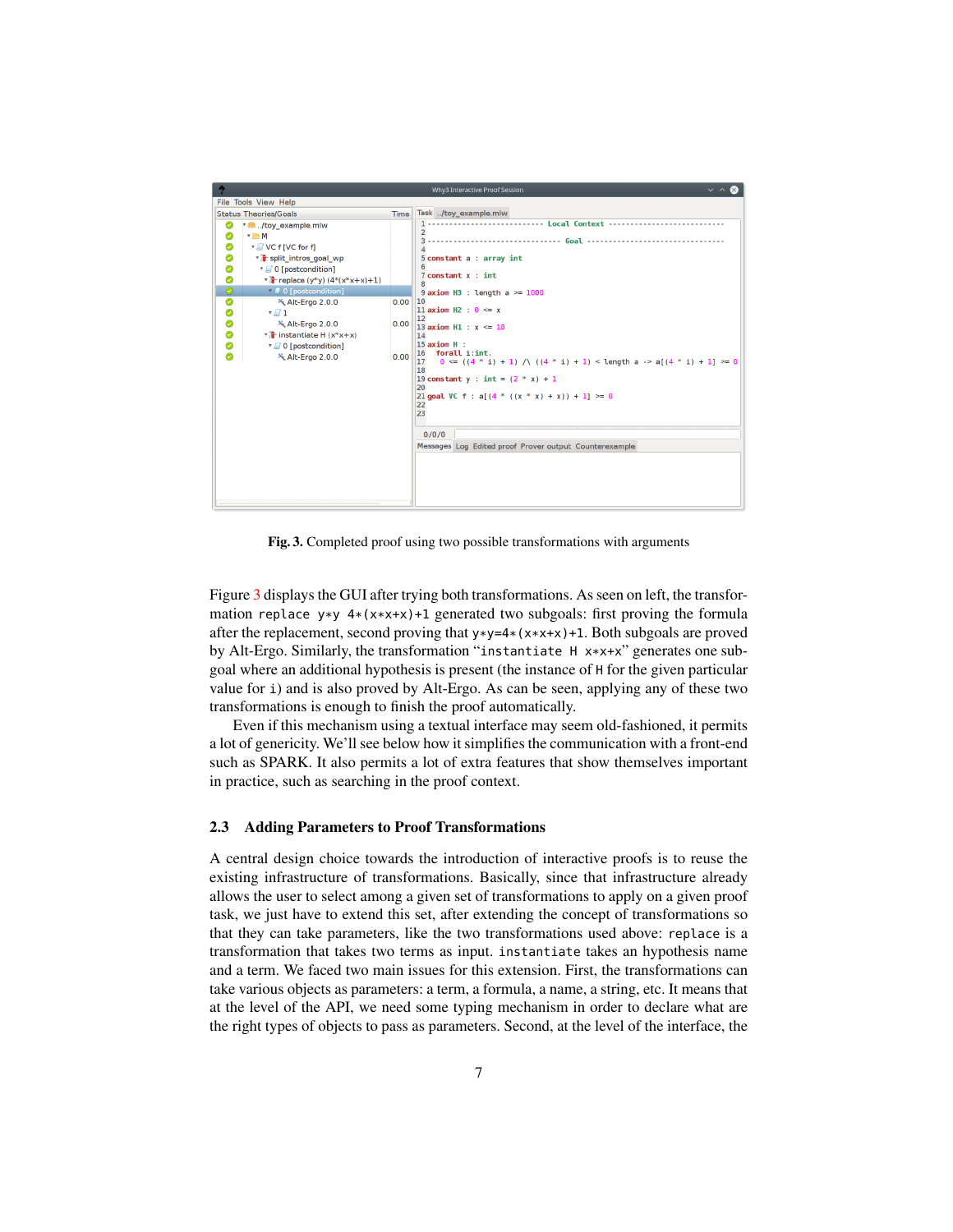data submitted by the user are just textual, so we need a generic infrastructure to parse them and turn them into objects of the right kind.

At the level of the API, in order to handle the large variability of the kinds of transformation parameters, we were able to use the advanced concept of GADT (Generalized Abstract Data Types). An excerpt of the new declaration of transformation type in the API is as follows (the real one has 20 constructors):

#### $type$   $-$  trans $-type$

```
| Ttrans_l : (task -> task list) trans_typ
(** transformation with no argument, and many resulting tasks *)| Tstring : 'a trans_typ -> (string -> 'a) trans_typ
(** transformation with a string as argument *)| Tprsymbol : 'a trans_typ -> (Decl.prsymbol -> 'a) trans_typ
(** transformation with a Why3 proposition symbol as argument *)
| Tterm : 'a trans_typ -> (Term.term -> 'a) trans_typ
(** transformation with a Why3 term as argument *)| Topt : string * ('a -> 'c) trans_typ -> ('a option -> 'c) trans_typ
(** transformation with an optional argument. The first string is
  the keyword introducing that optional argument*)
```
To implement a transformation like instantiate above, we first have to program it with an OCaml function, say inst, of type prsymbol  $\rightarrow$  term  $\rightarrow$  task list, and then register it under the proper name as follows

wrap\_and\_register "instantiate" (Tprsymbol (Tterm Ttrans\_l)) inst

Not only will it make the transformation available for use in the interface, but it will automatically proceed with the parsing, name resolution and typing of the textual arguments, as given by the type (Tprsymbol (Tterm Ttrans\_l)). This mechanism based on GADTs is powerful enough to handle optional parameters. For example, the replace transformation is declared with type

```
(Tterm (Tterm (Topt ("in", Tprsymbol Ttrans_l))))
```
which means that a third optional argument is allowed, of type prsymbol and introduced by the keyword in to say that the replacement should be done in the hypothesis of the given name instead of the goal, e.g. "replace (length a) 1000 in H". Notice the large genericity of this mechanism, in particular the keyword used for introducing the optional argument. The genericity also comes from the wrap\_and\_register function which is defined once and for all and does all the hard job. In particular, the resolution of variable names given as arguments had to be carefully made consistent with the printing of the task, which can rename variables.

Here is a quick summary of the major transformations with parameters that we added in Why3. They are supposed to cover the major needs for interaction as already listed in Section [1.2.](#page-2-0)

– case analysis on a formula (case *P*), on an algebraic data (destruct\_alg *t*), decomposition on propositional structure of an hypothesis (destruct *H*). For example, the transformation "case*P*" where *P* is an arbitrary formula would be transforming a task  $\Gamma \vdash G$  into the two tasks  $\Gamma, P \vdash G$  and  $\Gamma, \neg P \vdash G$ .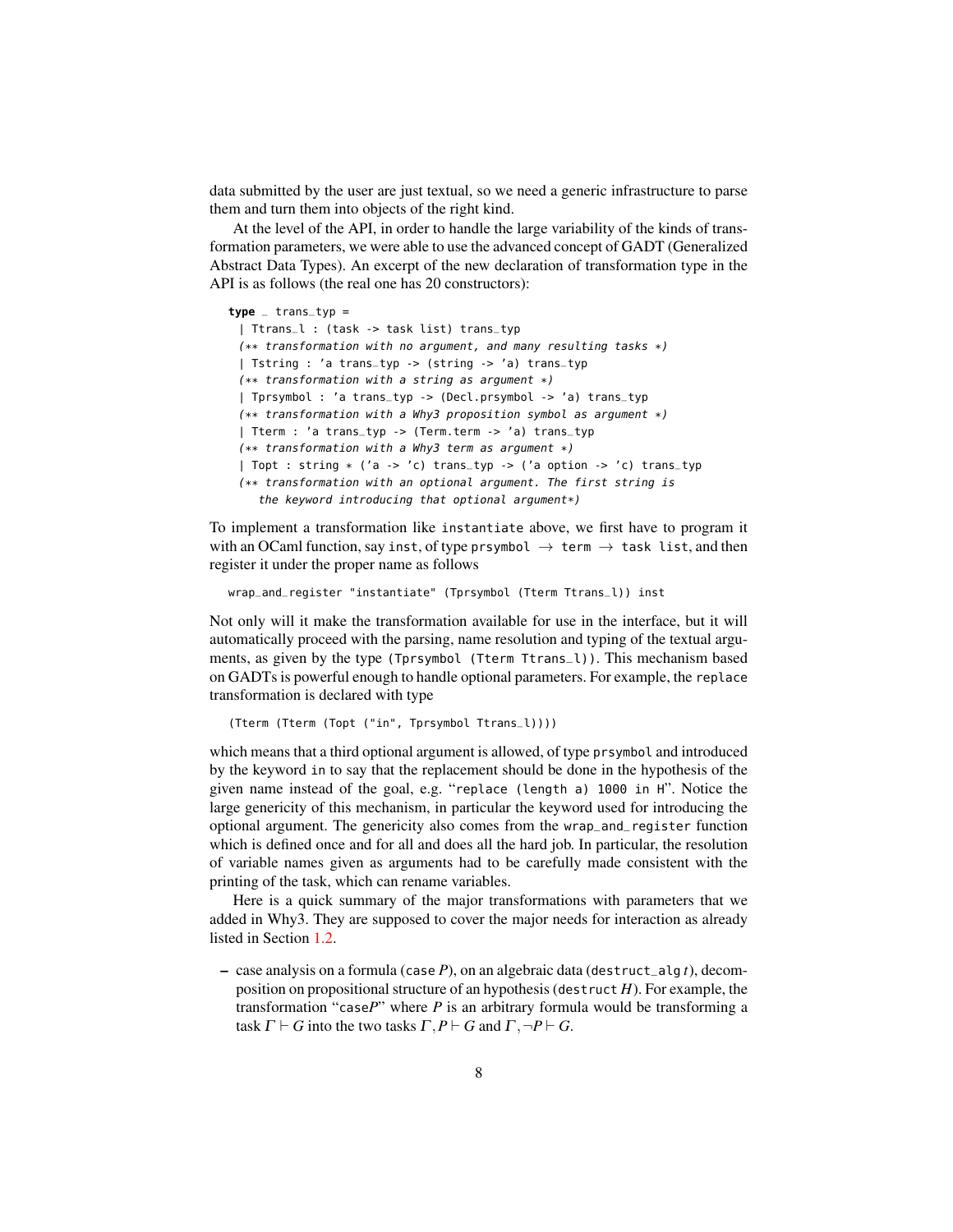- introduction of an auxiliary hypothesis (cut *P*, assert *P*) or term (pose *x t*)
- induction on integers, on inductive predicates
- $-$  instantiation as seen above (instantiate *H*  $t_1, \ldots, t_k$ ), including existential case (exists *t*), or via direct application of an hypothesis to a goal (apply *H*)
- $-$  various rewriting and computation transformations: rewrite  $H$  (in  $H'$ ), replace  $t_1$   $t_2$  (in  $H$ ), subst  $x$ , subst all, etc.
- $-$  context handling: remove  $H_1, \ldots, H_k$ , clear\_but  $\ldots$
- unfolding a definition: unfold *f*
- import an extra theory: use\_th *T*

#### 2.4 Extending The Proof Session Mechanism

A proof session is essentially a record of all the proof tasks generated from a given input file, and also a record of all transformations applied to these tasks. It is indeed an internal representation of the proof task tree displayed on the left part of Figure [2.](#page-4-0) Such a session can be stored on disk, and can be reloaded to a former state by the user. A crucial feature of the session manager is to manage the changes if the input file is modified (e.g. more annotations are added): the manager implements a clever and sound *merging* operation to discover which parts of the proof session can be reused, which tasks are modified, which external proofs should be replayed [\[5\]](#page-15-13).

The Why3 session files do not store any internal representation to avoid any problem when the Why3 tools themselves evolve. Accordingly, we decided that the arguments of transformations should be stored under their textual form too. This definitely avoids potential problems with changes in internal representations, but still some problems with renaming could occur. For example, an automatically introduced name for any hypothesis, say H1, could perfectly be renamed into H2, e.g. if an extra annotation is added in the source code. It is thus perfectly normal that from time to time, while reloading a proof session, a transformation with argument does not apply anymore. In order to avoid the loss of any sub-proof tree, we implemented the new notion of *detached nodes* in the proof task tree. These nodes are a record of the state of the previous session, but simply without any corresponding proof task anymore. We then implemented a mechanism to copy and paste fragments of proof trees from one node to another. This copy-paste mechanism showed itself very useful in practice for maintaining interactive proofs.

### 2.5 Examples

A first way we evaluated the new interactive proof features of Why3 was to restudy past examples where some VCs could not be discharged except using the Coq proof assistant. Bobot et al. paper [\[6\]](#page-15-4) illustrated the use of Why3 on the three challenges of the VerifyThis competition in 2012. On each of these case studies, at least one Coq proof was required. We have reconsidered the first challenge (Longest Repeated Substring) and were able to replace all three Coq proofs with interactive proofs. Interestingly, only very few transformations were needed, because we quickly arrived to simpler subgoals that are discharged by automatic solvers.

Another illustrative example is the proof of Dijkstra's shortest path algorithm on graphs: again, we were able to replace Coq proofs with interactive transformations and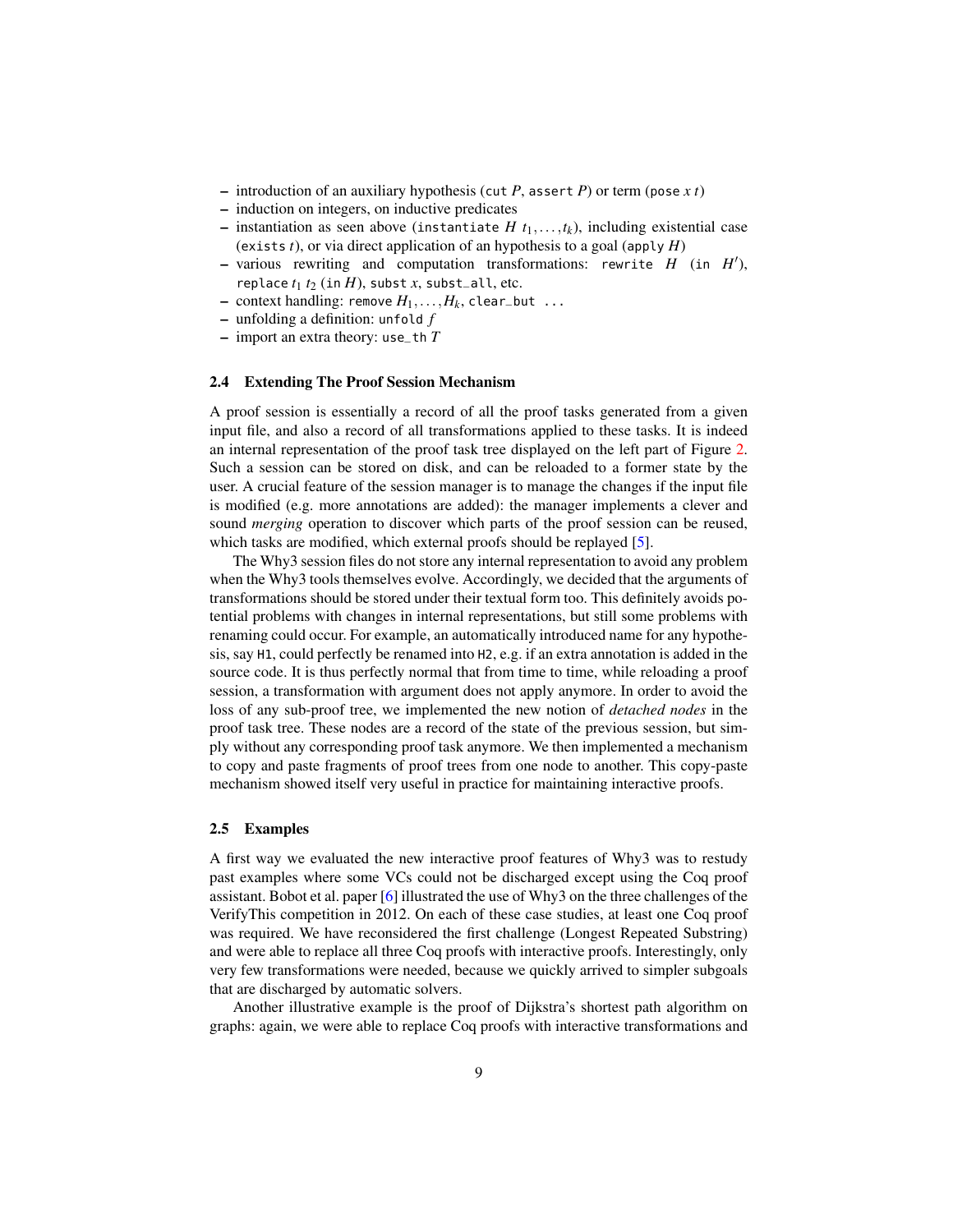automatic solvers. We noticed that not only does it simplify the proofs, they are now easier to maintain in case of a change in Why3 implementation or standard library.

We still have to evaluate to what extent the interaction using transformations with argument is easy to use for regular users. Moreover, we need more practice in order to see if this mechanism is of effective help for debugging proofs, as explained in the introduction.

# <span id="page-9-0"></span>3 Adding Interactive Proving in SPARK

Although the SPARK verifier, called GNATprove, is based on Why3 for generating VCs and proving them, there is a large gap between the SPARK and WhyML programming languages. Therefore, the interactive proof features of Why3 cannot be used directly by SPARK users. The same issue arose in the past with the counterexample generation features of Why3, which required translation back to SPARK for use inside GNATprove [\[9\]](#page-15-0). That issue also involved interactions with users inside different IDEs, Why3IDE for Why3 users and GNAT Programming Studio (GPS) for SPARK users, but that interaction was one-way only: the counterexamples output by provers were translated back to either Why3 or SPARK syntax and displayed in their respective IDE. Here, we need a two-way interaction where users can input commands (possibly with elements of the code as parameters) and Why3 returns a modified set of proof tasks.

We start by presenting a simple SPARK program that cannot be proved with automatic provers in Section [3.1.](#page-9-1) Then we describe in Section [3.2](#page-11-0) the client-server architecture that we have adopted for two-way communication between the IDE for SPARK programs and Why3. We detail in Section [3.3](#page-13-0) how we translate back and forth between user-level names in SPARK and internal names in Why3. Finally, we explain in Section [3.4](#page-13-1) how to complete the proof of our example, which resisted provers.

## <span id="page-9-1"></span>3.1 Unprovable Code Example

The code in Figure [4](#page-10-0) is a simplified version of an excerpt from a bounded string library. This code contains a post-condition that cannot be proved today by any prover available with SPARK (Alt-Ergo, CVC4, Z3). The reason for this unproved property is characteristic of the kind of problems faced by users of a technology like SPARK. It is in the class of problems called *quantifier instantiation* already presented in Section [2.](#page-3-0)

The code in Figure [4](#page-10-0) computes the location of a sub-list of integers within a list of integers, when the sub-list is contained in the list. Lists are implemented here as SPARK arrays starting at index 1 and ranging over positive indexes. The post-condition of function Location introduced by Post states the following properties: the result of the function ranges from 0 to the length of the list; a positive result is used when the sub-list is contained in the list, and value 0 is used as result otherwise. For the sake of simplicity, we do not state the complete post-condition of Location, but this could be done easily. This post-condition relies on the definition in function Contains of what it means for a sub-list Fragment to be contained in a list Within. This function is only used in specifications, which is enforced by marking it as Ghost. It is defined as an expression function, quantifying with for some (Ada existential quantification) over a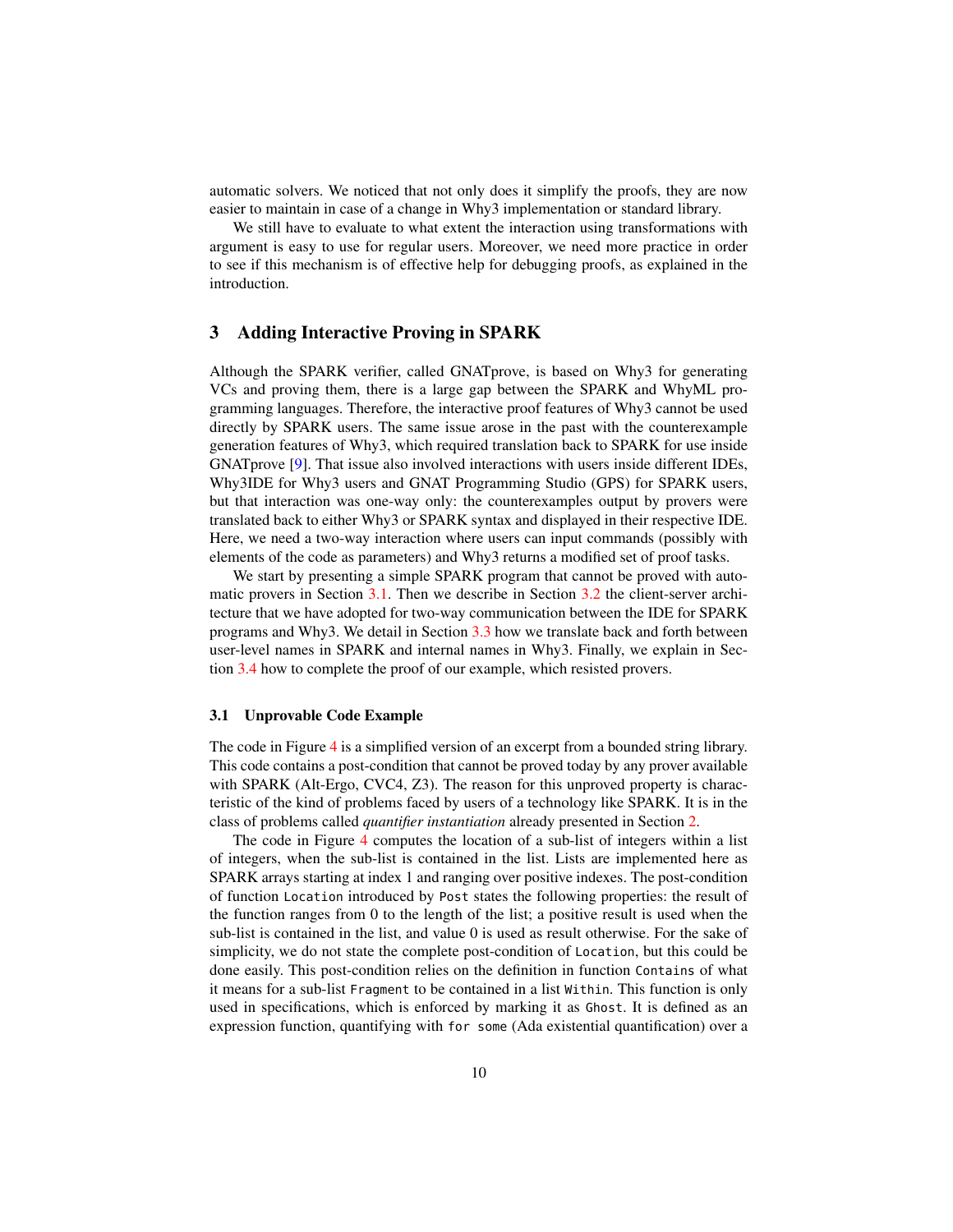```
type List is array (Positive range <>) of Integer
 with Predicate => List'First = 1;
subtype Natural_Index is Integer range 0 .. Positive'Last;
function Contains (Within : List; Fragment : List) return Boolean is
 (Fragment'Length in 1 .. Within'Length and then
    (for some K in 1 .. (Within'Length - Fragment'Length + 1) =>
      Within (K \dots (K - 1 + Fragment'Length)) = Fragment)with Ghost;
function Location (Fragment : List; Within : List) return Natural_Index
with
 Post => Location'Result in 0 .. Within'Length and then
   (if Contains (Within, Fragment) then
     Location'Result > 0
   else
     Location'Result = 0)
is begin
  if Fragment'Length in 1 .. Within'Length then
    for K in 1 .. (Within'Length - Fragment'Length + 1) loop
       if Within (K \dots (K - 1 + Fragment'Length)) = Fragment thenreturn K;
      end if;
      pragma Loop_Invariant
        (for all J in 1 .. K \RightarrowWithin (J \dots (J - 1 + Fragment'Length)) /= Fragment);
    end loop;
  end if;
  return 0;
end Location;
```
<span id="page-10-0"></span>Fig. 4. Example of SPARK code with an unprovable post-condition

range of scalar values the property that the sub-list Fragment is equal to a moving slice of the list Within  $(K - 1 + F^{2} - F^{2})$ . This last expression is the slice of array Within from index K to index  $(K - 1 +$  Fragment'Length). For the sake of simplicity, function Location naively iterates over each possible location for a match and tests for equality of the corresponding slice with the argument sub-list. The loop invariant repeats the post-condition and specializes it for the K *th* iteration of the loop, so that the loop invariant is itself provable and can be used to prove the post-condition.

When running GNATprove on this program, it proves automatically the absence of runtime errors (no integer overflows, no array access out of bounds, no other runtime check failures), as well as the loop invariant in function Location, but it does not prove the post-condition of that function. The user interaction is quite simple here. The user requests that this program is verified by GNATprove inside GPS, and a few seconds later receives the output of the tool as messages attached to program lines. Between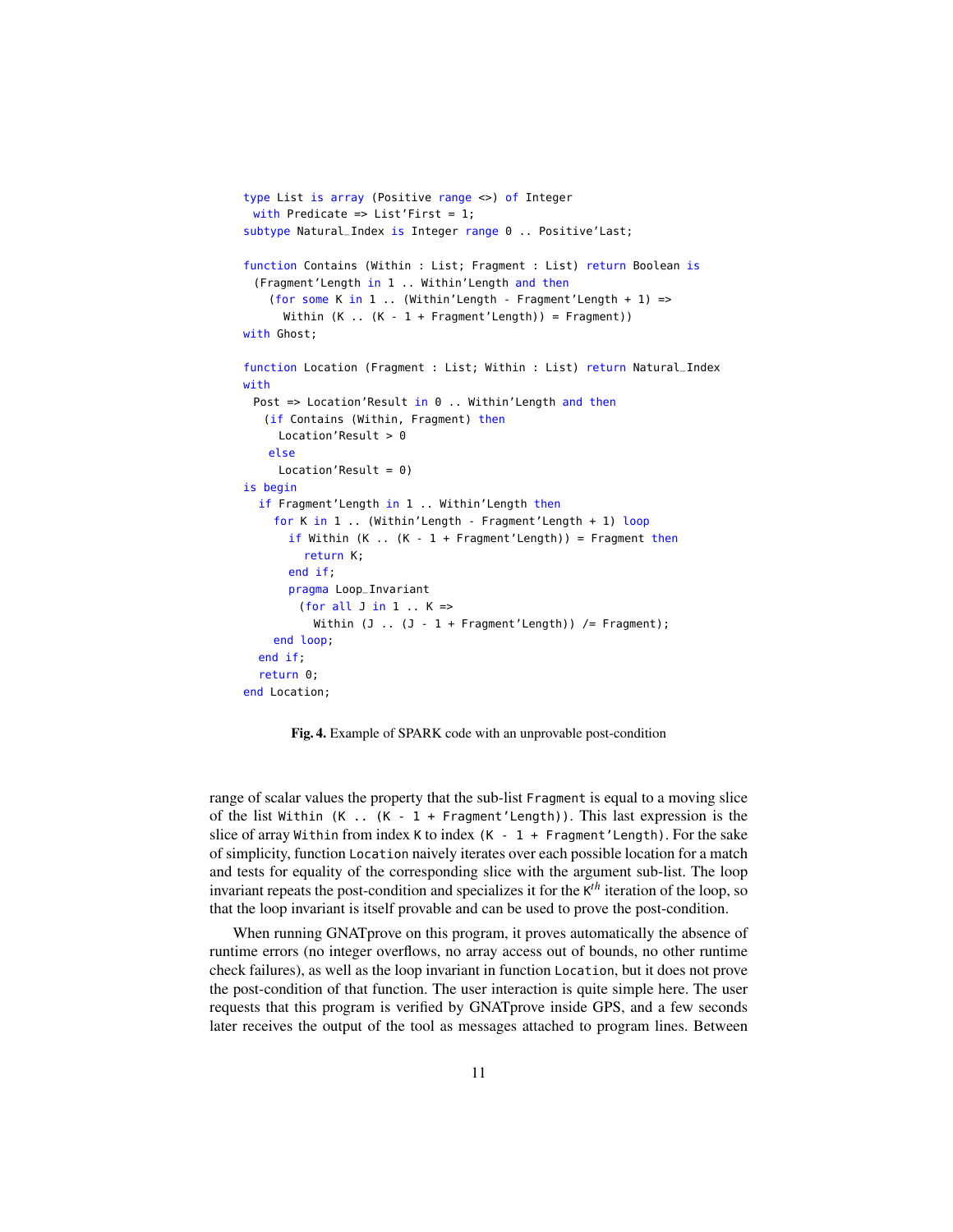these two instants, GPS called GNATprove; GNATprove translated the SPARK program into an equivalent WhyML program w.r.t. axiomatic semantics for generation of VCs; an internal program using Why3 API successively generated VCs by calling Why3 VC generator and dispatched VCs to provers; this internal program collected the output of provers and returned the overall results to GNATprove; GNATprove generated and adapted results for GPS; and GPS displayed these results to the user.

All this work occurred transparently for the user, who never had to see the generated WhyML code in Why3IDE, or to launch Why3 commands in a terminal. A less-thanideal process for completing the proof of the post-condition would consist in asking the user to open the session file generated by Why3 in Why3IDE to complete the proof using the interactive proof feature described in Section [2.](#page-3-0) While this would work, this is not a suitable solution in an industrial context. Indeed, asking users to interact directly with a generated artifact in a different language (the Why3 file) is akin to asking them to debug their programs at assembly level. While this is possible and sometimes useful, it is best left to rare occasions when this is really needed, and instead interaction should be done as much as possible at source code level.

#### <span id="page-11-0"></span>3.2 Client-Server Architecture

Most modern IDEs like GPS provide client-server interfaces with various tools such as debuggers or, in the context of formal verification, with proof assistants such as Emacs ProofGeneral support for Coq, Isabelle, Lego, HOL, etc. We have adopted a client-server architecture to allow two-way communications between the interactive proof module (acting as a server) and the client IDE, which can be Why3IDE or GPS here. The server handles requests from the user (through the IDE), such as proof transformations (see Section [2.3\)](#page-6-1) and direct calls to provers. After the requested action terminates, the server informs the IDE of changes to the proof task tree.

For the integration in GPS, we developed both a wrapper in OCaml for the underlying service to act as the server, and a plugin in Python to communicate with the server from GPS. The server takes the session file as initial argument, gets its input in JSON format on standard input, calls Why3 core services, updates the session file accordingly, and returns its output in JSON format on the standard output. The plugin modifies GPS interface to add a console window for command-line interaction, a window to display VCs and a window to display the proof task tree. The plugin translates requests made by the user on the command-line interface into JSON requests that are sent to the server, and translates back the server notifications into



<span id="page-11-1"></span>Fig. 5. Schematic of the interactions between IDE and server

updates of the graphical user interface (adding nodes in the proof task tree, changing the VC, etc.). For example, as seen in Figure [5,](#page-11-1) GPS first starts the server, then the server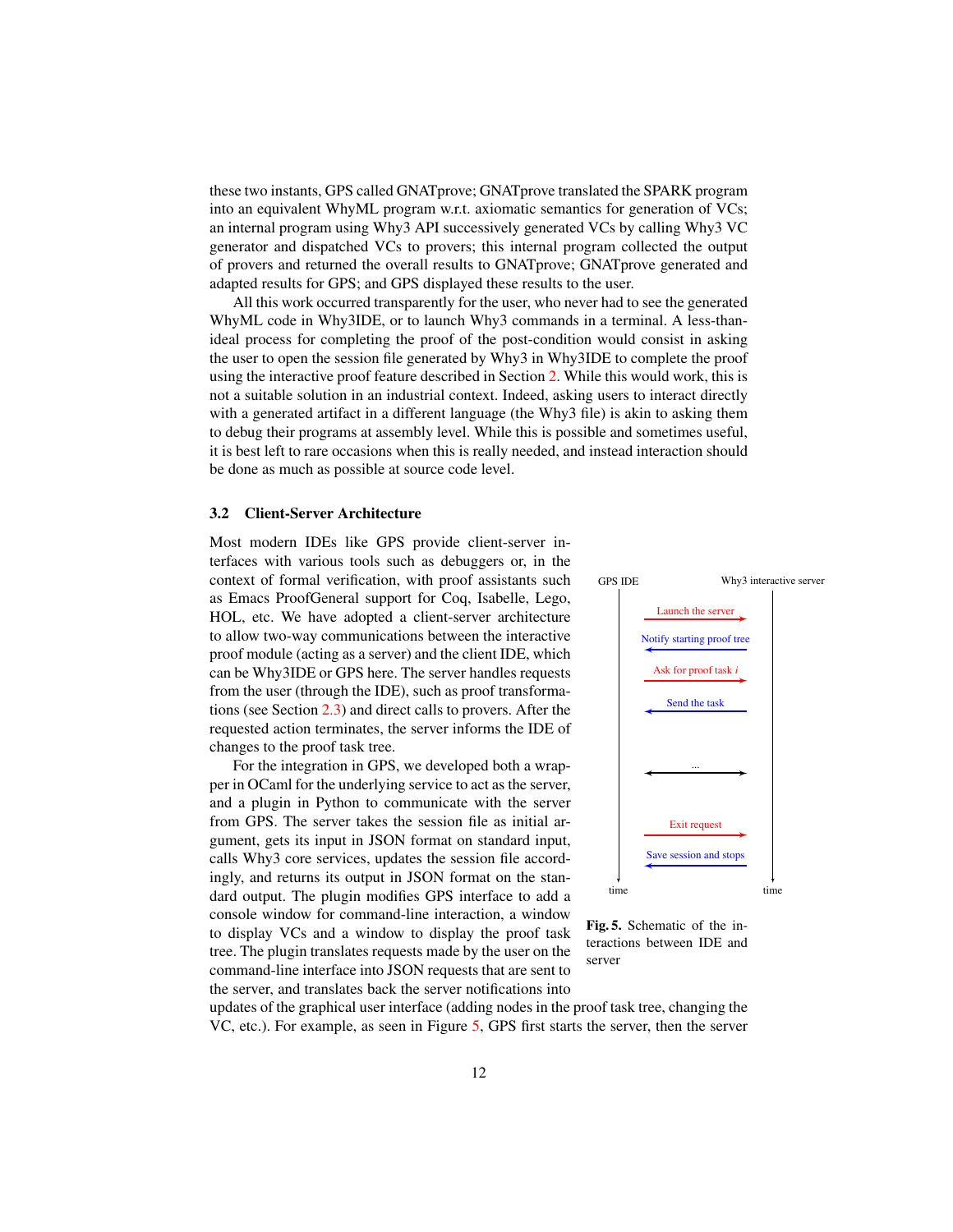| GPS - Manual Proof - - Default project                                                                                                                                                                                                                                                                                                                                                                                                                                                  |                                                                                                                                                                                                                                                                                                                                                                                                                                                                                                                                                                                                                                                                                                                                                                                                                                                                              |                                                                                                                                                                                                                                                                                                                                                                                                                                                                    |
|-----------------------------------------------------------------------------------------------------------------------------------------------------------------------------------------------------------------------------------------------------------------------------------------------------------------------------------------------------------------------------------------------------------------------------------------------------------------------------------------|------------------------------------------------------------------------------------------------------------------------------------------------------------------------------------------------------------------------------------------------------------------------------------------------------------------------------------------------------------------------------------------------------------------------------------------------------------------------------------------------------------------------------------------------------------------------------------------------------------------------------------------------------------------------------------------------------------------------------------------------------------------------------------------------------------------------------------------------------------------------------|--------------------------------------------------------------------------------------------------------------------------------------------------------------------------------------------------------------------------------------------------------------------------------------------------------------------------------------------------------------------------------------------------------------------------------------------------------------------|
| File                                                                                                                                                                                                                                                                                                                                                                                                                                                                                    | CodePeer View<br>Edit Navigate Find Code VCS Build SPARK Analyze<br>Debug                                                                                                                                                                                                                                                                                                                                                                                                                                                                                                                                                                                                                                                                                                                                                                                                    | Window Help                                                                                                                                                                                                                                                                                                                                                                                                                                                        |
| o<br>↶                                                                                                                                                                                                                                                                                                                                                                                                                                                                                  | ⊥ גם<br>o                                                                                                                                                                                                                                                                                                                                                                                                                                                                                                                                                                                                                                                                                                                                                                                                                                                                    | default<br>search                                                                                                                                                                                                                                                                                                                                                                                                                                                  |
| bounded arrays right.adb                                                                                                                                                                                                                                                                                                                                                                                                                                                                | Verification Condition                                                                                                                                                                                                                                                                                                                                                                                                                                                                                                                                                                                                                                                                                                                                                                                                                                                       | Proof Tree                                                                                                                                                                                                                                                                                                                                                                                                                                                         |
| package body Bounded<br>with SPARK Mode<br>3<br>is<br>4<br>$5 \vee$<br>type List is arra<br>with Predicate<br>6<br>7<br>subtype Natural I<br>8<br>$9 \vee$<br>function Contains<br>(Fragment'Lengt<br>10<br>11<br>(for some K<br>12<br>Within $(K1 279)$<br>13<br>with Ghost:<br>14<br>$15 \times$<br>function Location<br>$16 \times$<br>with<br>17<br>$Post \Rightarrow Location$<br>18<br>$(if$ Contains 285<br>19<br>Location'R<br>20<br>else<br>21<br>Location'R<br>22<br>is<br>つミ | contains Within Fragment = True <-><br>268<br>269<br>$(1 \leq$ length3 Fragment /\ length3 Fragment $\leq$ le<br>270<br>(exists kl:int.<br>271<br>$(1 \le k1 / \$ k1 $\le (length3 Within - length3 F)$<br>272<br>(let temp $174 =$<br>273<br>$let temp$ 173 = $(k1 - 1) + length3$ Fragme<br>274<br>of array2 (to array3 Within) k1 temp 173<br>275<br>in<br>276<br>bool eq8 (to array2 temp 174) (first4 temp<br>277<br>(to array3 Fragment) (first6 Fragment) (last6<br>278<br>$= True)$<br>280<br>axiom Hinst :<br>281<br>$1 \le k / \$ k $\le$ temp 208 -><br>282<br>not bool eq8 (elts3 Within)<br>283<br>(to rep4 (first1 (mk k $((k - 1) + \text{length3 Fr})$<br>284<br>$(to rep4 (last1 (mk k ((k - 1) + length3 Fra$<br>(to rep4 (first7 (rt3 Fragment))) (to rep4 (<br>286<br>$=$ True<br>287<br>288<br>goal WP parameter def : int content Location6 > 0<br>289 | Name<br>▼ 0 [postcondition]<br>instantiate contains def axiom Within,<br>$\bullet$ 0 [postcondition]<br>$\blacktriangleright$ rewrite Hinst in H16<br>$\bullet$ 0 [postcondition]<br>$\blacktriangledown$ destruct H16<br>$\blacktriangleright$ 0 [postcondition]<br>$\blacktriangledown$ destruct H<br>▼ 0 [postcondition]<br>$\blacktriangledown$ destruct H<br>$\blacktriangledown$ 0 [postcon-<br>$\overline{\phantom{a}}$ instanti-<br>$\bullet$ 0 [p<br>$-1$ |
| Right. Location $15:28$ $\checkmark$                                                                                                                                                                                                                                                                                                                                                                                                                                                    | $290:1$ $\uparrow$ $\uparrow$                                                                                                                                                                                                                                                                                                                                                                                                                                                                                                                                                                                                                                                                                                                                                                                                                                                | Z3 4.5.1-gnatprove                                                                                                                                                                                                                                                                                                                                                                                                                                                 |
| Messages Locations                                                                                                                                                                                                                                                                                                                                                                                                                                                                      | Manual Proof<br>$\sim$                                                                                                                                                                                                                                                                                                                                                                                                                                                                                                                                                                                                                                                                                                                                                                                                                                                       |                                                                                                                                                                                                                                                                                                                                                                                                                                                                    |
| > instantiate H18 k<br>> z3                                                                                                                                                                                                                                                                                                                                                                                                                                                             |                                                                                                                                                                                                                                                                                                                                                                                                                                                                                                                                                                                                                                                                                                                                                                                                                                                                              |                                                                                                                                                                                                                                                                                                                                                                                                                                                                    |

<span id="page-12-0"></span>Fig. 6. Example of interactive proof in GPS

returns the initial proof task tree which is printed by GPS. When the user clicks a node, GPS asks for the corresponding proof task which the server returns and GPS then prints it for the user. This goes on until the user exits manual proof which GPS interprets by sending the exit request: Why3 interactive server ends its execution. The death of the process is detected by GPS which goes back to its normal interface. A schematic of the interactions between the IDE and the server is depicted in Figure [5.](#page-11-1) With very little effort, we transformed a generic IDE such as GPS into an elementary proof assistant.

As seen on Figure [6,](#page-12-0) the user interface in GPS is similar to the one in Why3IDE presented in Figure [2.](#page-4-0) The same windows are present but they are not located at the same place. From left to right, we can see the SPARK code window, the proof task window and the proof task tree window. The command-line console is displayed as a bottom panel sharing its window with other panels for Messages (tool output) and Locations (tool messages). The user can type commands for applying transformations and calling provers inside the command-line console, similar to what we saw for Why3IDE.

One can observe that the VC from Figure  $6$  is much more complex than the simple VC we generated with Why3 in Figure [2.](#page-4-0) This is mainly a consequence of the complexity of the WhyML code generated from SPARK. Simple data structures and control flow in SPARK are modeled with much more complex data structures and control flow in WhyML to encode the semantic features of SPARK. This complexity gets exposed in the VC generated by Why3 VC generator, as it combines the complexity of data structures and control flow. This inherent complexity cannot be eliminated and must be dealt with to present SPARK users with understandable VCs.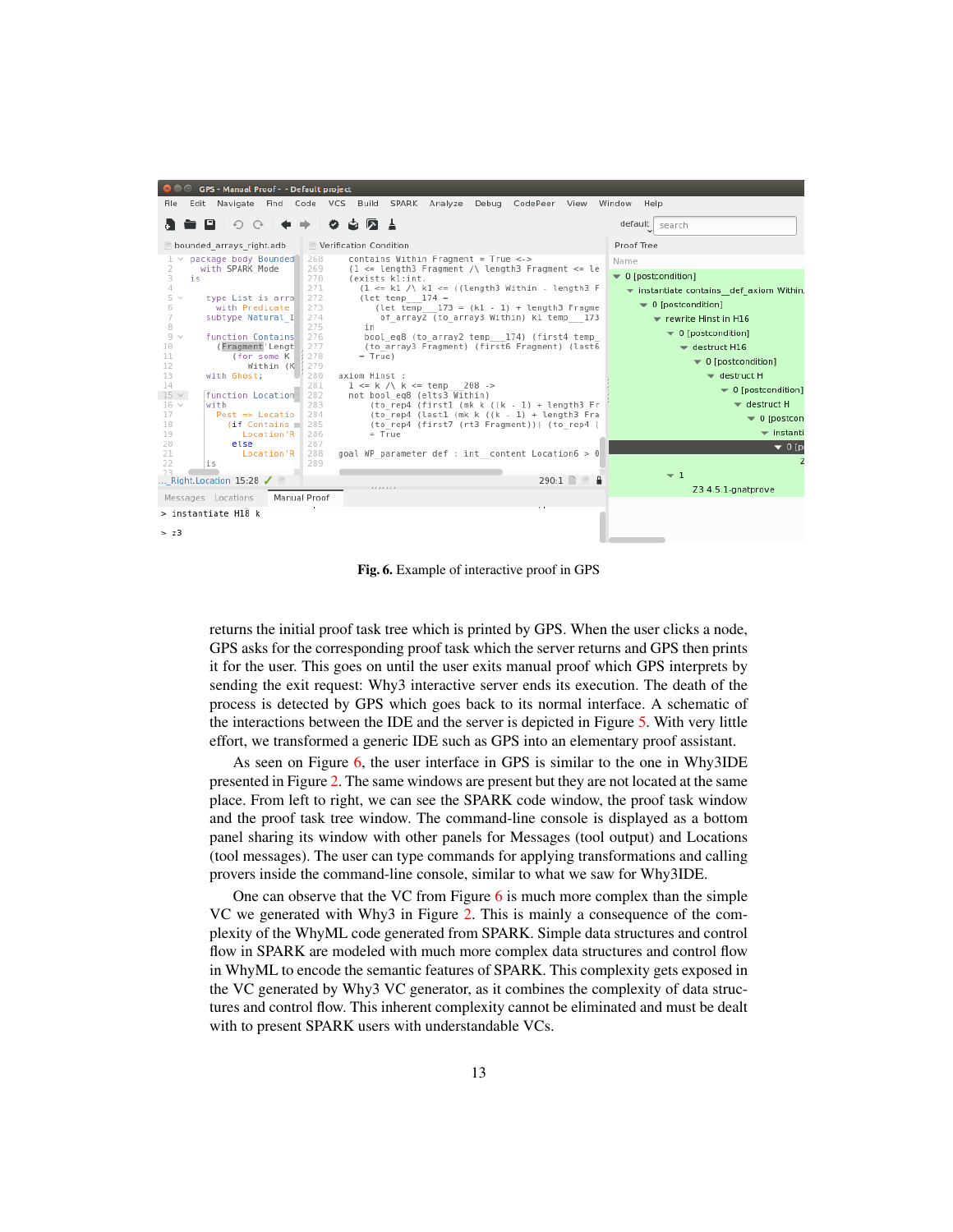#### <span id="page-13-0"></span>3.3 Printing of Proof Tasks and Parsing of Transformation Arguments

In order for users to be able to relate the proof task to their code, it is necessary to use the names of source SPARK entities in the proof task instead of the generated Why3 names. This is achieved by creating a mapping from Why3 names to their source SPARK name during the generation of Why3 code from SPARK. This mapping is embedded in the WhyML code using *labels*, a generic mechanism in Why3 to attach strings to terms. For example, in the following code snippet the label "name:Not\_y" is attached to the identifier y:

```
let f (a:array int) (x:int) : int
 ensures {result = 20}
= let y "name:Not_y" = 2*x+1 in y*y
```
Labels on terms are preserved by VC generation and transformations. For example, the label "name: Not\_y" remains attached to the constants derived from  $\gamma$  in the final VC obtained after VC generation and transformations. Thus, when printing a proof task, the name of an identifier can be replaced by the name found in the attached label when there is one. Thus we get the following proof task where the source SPARK name Not\_y is used instead of the generated Why3 name y:

constant x : int constant Not\_y : int =  $(2 * x) + 1$ goal VC  $f : (Not_y * Not_y) = 20$ 

Different Why3 names with the same name label are currently distinguished by appending a unique number to the source SPARK name. The consecutive problem of interpreting the names of SPARK entities as Why3 names occurs when the user types a command with arguments referring to the names of SPARK entities. Why3 uses here the inverse map from distinguished SPARK names to Why3 names associated to a given proof task to translate automatically the arguments of transformations.

## <span id="page-13-1"></span>3.4 Application to the Unprovable Code Example

We can use the interactive proof interface in GPS to complete the proof of the postcondition of Location from Section [3.1.](#page-9-1) For the sake of simplicity, we will only describe the proof part of the then branch in this subsection, shown in the screenshot in Figure [6.](#page-12-0) The root of the proof task tree is green, showing that the initial VC was fully proved.

The interactive proof proceeds by deriving a contradiction from the loop invariant property in the last iteration of the loop and the condition of the then branch Contains (Within, Fragment). This requires unfolding the definition of Contains and finding

suitable instances of quantified properties. In this case, the proof task tree is linear and a complete proof script is the following:

```
instantiate contains__def_axiom Within,Fragment
rewrite Hinst in H16
destruct H16
destruct H
```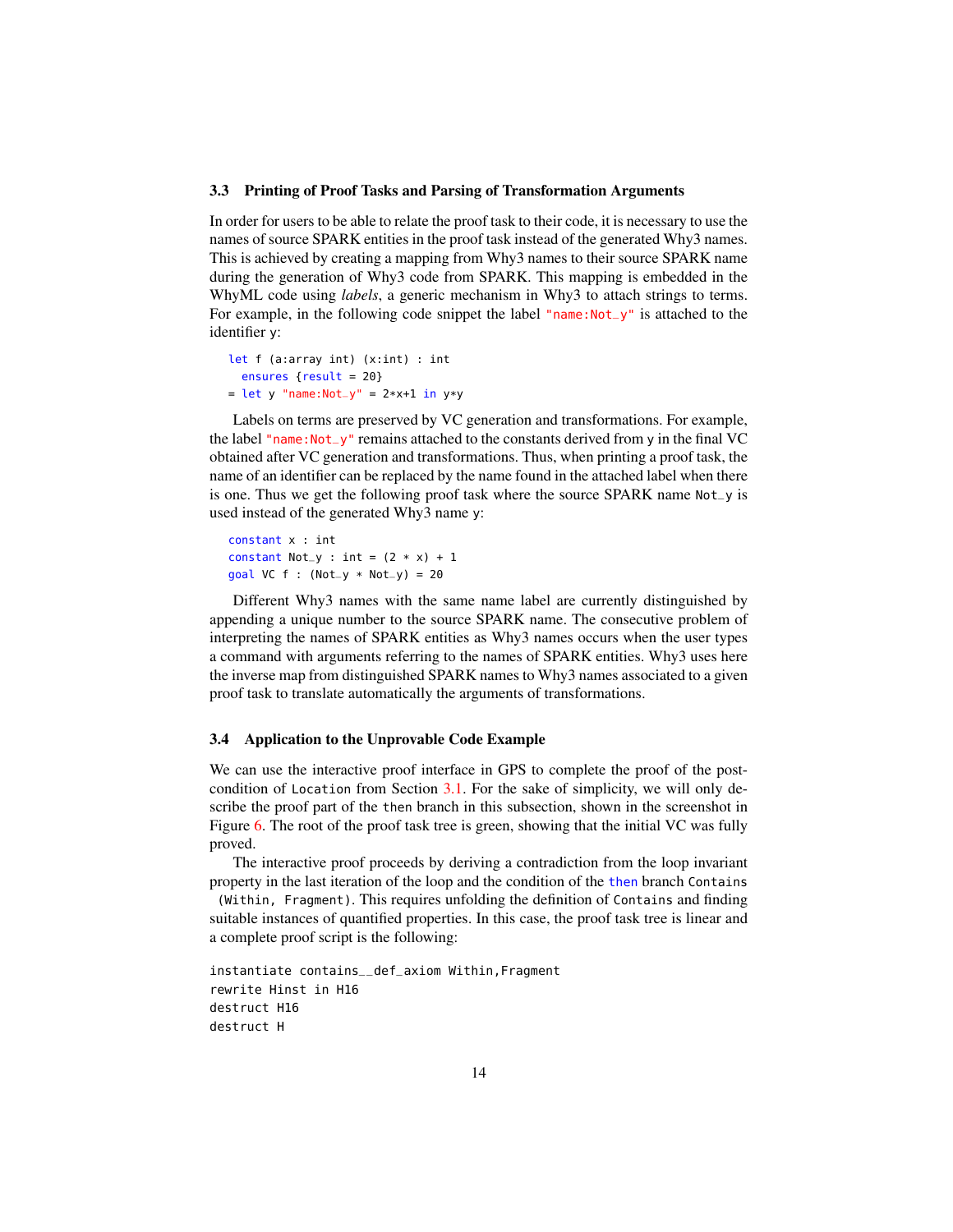destruct H instantiate H18 k

The intuition of the proof is that we need to explain to the tool how to combine the hypotheses coming from the loop invariant and the definition of Contains. The first two transformations (instantiate, rewrite) are used to make the axiomatic definition of Contains, applied to the right arguments, appear as an hypothesis in the context. The three calls to the destruct transformation are used to destruct the head connective of the hypothesis that appeared. They transform  $\Gamma, H : (A \wedge \exists k.P(k)) \vdash G$  into  $\Gamma, H : A, k$ : int,  $H_1$ :  $P(k) \vdash G$ . The objective is to use k as an instance for the loop invariant property (to make the contradiction appear). This is exactly what transformation "instantiate H18 k" does. The quantification disappears and SMT solvers are now able to solve the goal. This completes the proof of the then branch of the post-condition of Location. The else branch is handled similarly, which completes the proof of the program.

## <span id="page-14-0"></span>4 Conclusions and Future Work

We brought interactive proving features to the SPARK verification environment for Ada. This was done by conservatively extending the intermediate Why3 tool by allowing to pass arguments to proof task transformations. The design is generic enough to allow simple addition of new transformations via Why3's API. The proof session mechanism and the graphical interface have been extended to allow simple user interaction and facilities for proof maintenance. A few program examples were re-proved, showing that former external interactive proofs using Coq can be substituted with light interactive proofs in our new setting. The user interface of Why3 was redesigned under the form of a generic client-server architecture, allowing to bring interactive proving features to the SPARK front-end inside the regular GPS graphical interface.

Future Work will go into several directions. First, we certainly want to enlarge the set of transformations with arguments, to cover more needs for interactive proofs. The needed transformations will be identified from practice. Notice that others are already reusing our API to implement new transformations, for example for doing proofs by reflection for complex non-linear goals [\[14\]](#page-15-14). Second, we plan to reuse the client-server architecture to provide an alternative interface for Why3, this time within a web browser. We also plan to bring the interactive proof feature to the Frama-C front-end for C code, by augmenting the existing Jessie plug-in of Frama-C that uses Why3 internally. A third longer-term work is to allow for more customization of the printing of tasks and the parsing of transformation arguments: from SPARK, we would like the terms in proof tasks expressed in a more Ada-like syntax, in particular for arrays. For this we will need to design in Why3's generic API a possibility to register printers and parsers. A fourth even longer-term issue is the question of trust in the implemented transformations. Since we implement more and more complex OCaml code for that purpose, a general need for verifying the soundness of the transformations shows up. It is likely that we will need to design a language of proof terms or proof certificates to achieve this long-term goal.